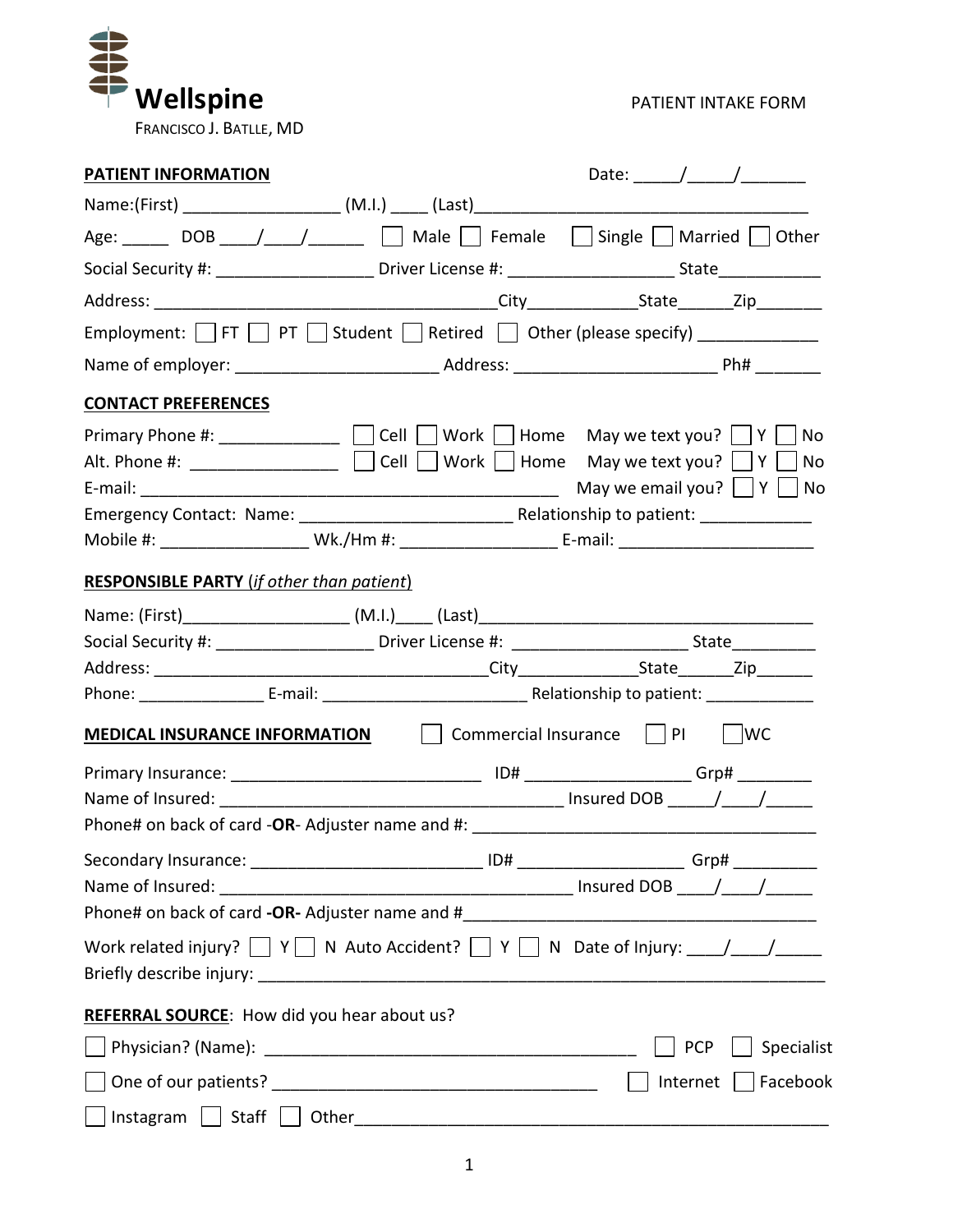

| <b>HISTORY AND PHYSICAL INFORMATION</b>                                                                                                                                                                                         |                                                                                                                                                                                                                                                                                                                                                         |                                                                                                                                                                                                        |  |  |  |
|---------------------------------------------------------------------------------------------------------------------------------------------------------------------------------------------------------------------------------|---------------------------------------------------------------------------------------------------------------------------------------------------------------------------------------------------------------------------------------------------------------------------------------------------------------------------------------------------------|--------------------------------------------------------------------------------------------------------------------------------------------------------------------------------------------------------|--|--|--|
|                                                                                                                                                                                                                                 |                                                                                                                                                                                                                                                                                                                                                         | DOB: ____/ ____/ ___                                                                                                                                                                                   |  |  |  |
| Age:                                                                                                                                                                                                                            |                                                                                                                                                                                                                                                                                                                                                         | Male   Female Height: _____________ Weight: _____________                                                                                                                                              |  |  |  |
|                                                                                                                                                                                                                                 | Reason for Consultation: The Consultation of the Consultation of the Consultation of the Consultation of the C                                                                                                                                                                                                                                          |                                                                                                                                                                                                        |  |  |  |
|                                                                                                                                                                                                                                 |                                                                                                                                                                                                                                                                                                                                                         |                                                                                                                                                                                                        |  |  |  |
|                                                                                                                                                                                                                                 | Please check box for any conditions that may apply to YOU:                                                                                                                                                                                                                                                                                              |                                                                                                                                                                                                        |  |  |  |
| <b>Heart Disease</b><br><b>High Blood Pressure</b><br>Low Blood Pressure<br><b>Heart Failure</b><br><b>Heart Attack</b><br><b>Chest Pain</b><br>Pacemaker<br>Angina<br>Stroke<br><b>Drug Allergies</b><br>Do you bruise easily? | <b>Diabetes</b><br><b>Kidney Disease</b><br>Asthma<br>Emphysema<br><b>COPD</b><br>Tuberculosis<br>High Cholesterol<br>Anemia/Blood Disorder<br><b>Psychiatric Diagnosis</b><br>Other Allergies (i.e.: latex)<br>Do you currently take blood thinners/aspirin on a regular basis?<br>Have you ever had a reaction to an injection of a local anesthetic? | <b>HIV or AIDS</b><br>Hepatitis<br>Liver Disease<br><b>Ulcers</b><br><b>Gastric Reflux</b><br>Cold Sores/Fever Blisters<br><b>Bleeding Disorder</b><br>Seizures<br>Yes<br>No<br>Yes<br>No<br>Yes<br>No |  |  |  |
| Do you become nauseated after general anesthesia?                                                                                                                                                                               | Do you become lightheaded/nauseated at the site of needles?                                                                                                                                                                                                                                                                                             | Yes<br>No<br>Yes<br>No                                                                                                                                                                                 |  |  |  |
|                                                                                                                                                                                                                                 | Do you have a FAMILY HISTORY of any of the following?                                                                                                                                                                                                                                                                                                   |                                                                                                                                                                                                        |  |  |  |
| <b>Heart Disease</b><br><b>Blood Disorders</b><br>Cancer<br>Physicians seen on regular basis:                                                                                                                                   | Seizures<br><b>Kidney Disease</b><br>Malignant Hypothermia                                                                                                                                                                                                                                                                                              | <b>Respiratory Disease</b><br>Liver Disease<br>Other                                                                                                                                                   |  |  |  |
|                                                                                                                                                                                                                                 |                                                                                                                                                                                                                                                                                                                                                         |                                                                                                                                                                                                        |  |  |  |
|                                                                                                                                                                                                                                 |                                                                                                                                                                                                                                                                                                                                                         |                                                                                                                                                                                                        |  |  |  |
|                                                                                                                                                                                                                                 |                                                                                                                                                                                                                                                                                                                                                         |                                                                                                                                                                                                        |  |  |  |
|                                                                                                                                                                                                                                 | <b>CURRENT MEDICATIONS (Please include herbal supplements):</b>                                                                                                                                                                                                                                                                                         |                                                                                                                                                                                                        |  |  |  |
|                                                                                                                                                                                                                                 |                                                                                                                                                                                                                                                                                                                                                         | _Dosage/Mg______ Frequency____________                                                                                                                                                                 |  |  |  |
|                                                                                                                                                                                                                                 |                                                                                                                                                                                                                                                                                                                                                         |                                                                                                                                                                                                        |  |  |  |
|                                                                                                                                                                                                                                 |                                                                                                                                                                                                                                                                                                                                                         |                                                                                                                                                                                                        |  |  |  |
|                                                                                                                                                                                                                                 |                                                                                                                                                                                                                                                                                                                                                         | Dosage/Mg <sub>_______</sub> Frequency____________                                                                                                                                                     |  |  |  |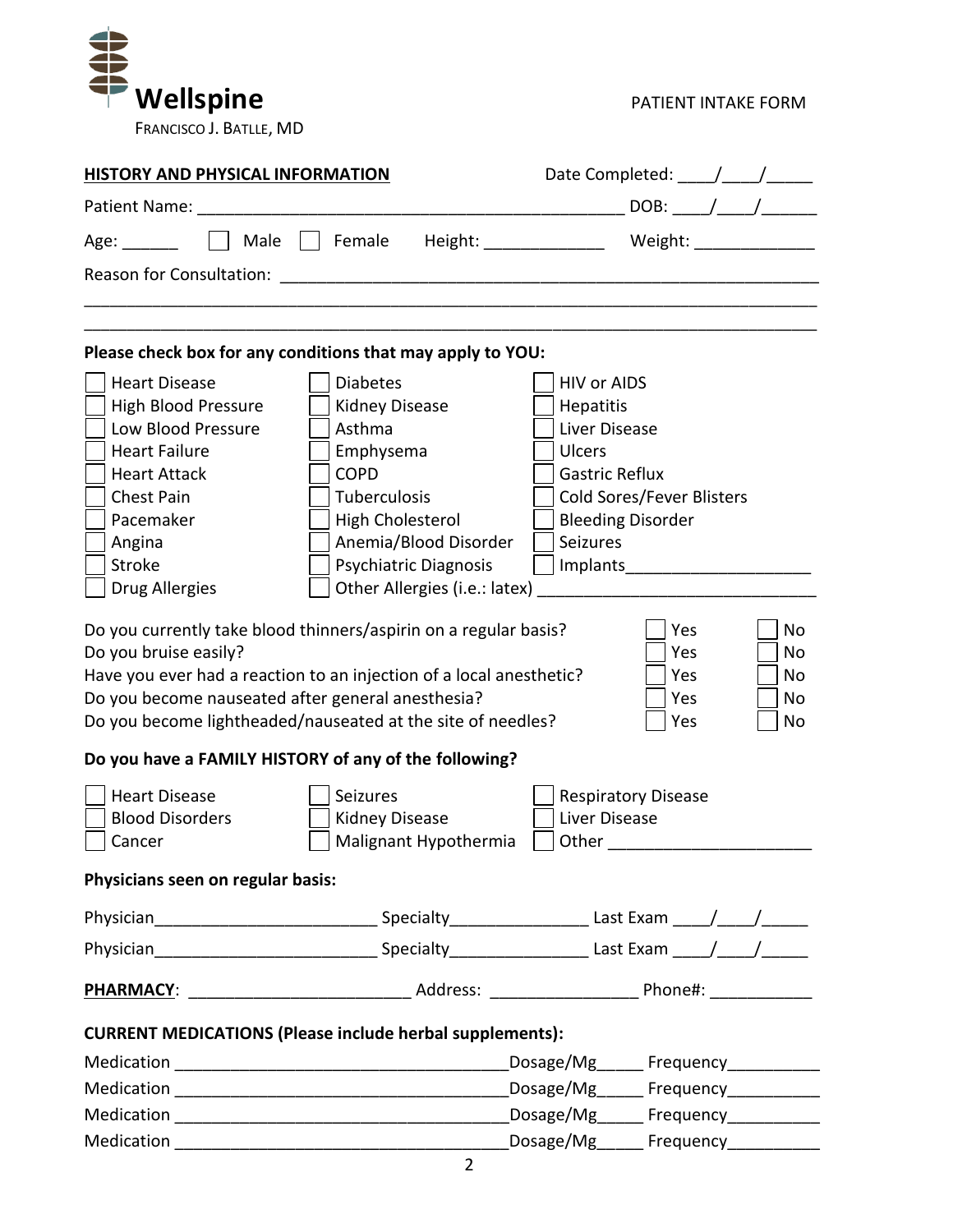

|                                         | PREVIOUS SURGERIES/MAJOR ILLNESS:                                                            |  |                                                    |  |  |  |  |  |
|-----------------------------------------|----------------------------------------------------------------------------------------------|--|----------------------------------------------------|--|--|--|--|--|
|                                         |                                                                                              |  | Year Physician                                     |  |  |  |  |  |
|                                         |                                                                                              |  | Year Physician                                     |  |  |  |  |  |
| RELEASE OF PROTECTED HEALTH INFORMATION |                                                                                              |  |                                                    |  |  |  |  |  |
|                                         | Francisco J. Batlle to disclose and release my medical records to the following individuals: |  | (patient or guardian), authorize the office of Dr. |  |  |  |  |  |
|                                         |                                                                                              |  |                                                    |  |  |  |  |  |
|                                         | Duration: $\Box$ authorization does not expire $\Box$ in effect until (date) _____/___/      |  |                                                    |  |  |  |  |  |
| 2.                                      | Name                                                                                         |  |                                                    |  |  |  |  |  |
|                                         | authorization does not expire $  \cdot  $ in effect until (date) $\sqrt{ }$<br>Duration:     |  |                                                    |  |  |  |  |  |

**INITIAL** I understand that I have the right to revoke this authorization in writing at any time, however doing so it will have no bearing on any disclosures made prior to my revocation.

## **FINANCIAL RESPONSIBILITY AGREEMENT**

- For all in-network services, we will bill insurance plans and accept the negotiated rate agreed upon between the insurance carrier and our office. Patient is responsible for all balances on the negotiated rate after final insurance adjudication and indicated as patient responsibility. Patient is also responsible for *all charges deemed not billable and not covered by insurance plan* (i.e., cosmetic and elective procedures, goods and services deemed not medically necessary by insurance plan).
- For all out-of-network services, as a courtesy to our patients, we will bill your insurance company, provided that the patient agrees to the Assignment of Benefits acknowledgement in the section below. *Please understand that you are responsible for all charges that are not paid by your insurance carrier.* You are responsible for your account balance, regardless of your agreement with your carrier. You are responsible for all pre-certifications, pre-authorizations or referrals required by your insurance plan. Please contact your insurance plan administrator if you need assistance.
- Our office will adhere to our pre-determined financial policies and fees for service. Fees are not negotiable.
- After final claim adjudications, patient will be sent statement reflecting any adjustments, if applicable. If there is a remaining balance, patient is expected to clear balance with 30 days. After three monthly statements or 90 days, your patient account will go into review and may be sent to an outside collection agency.
- Fee for returned checks added to balance: \$50.
- A no show fee equal to the fee for scheduled service will be assessed for missed appointments where 24-hour notice was not provided.
- A late-cancellation fee equal to one half of the fee for scheduled service will be assessed for appointments that are cancelled less than 24 hours prior to appointment.
- Patient authorizes provider to collect and archive financial information for the purpose of recurring transactions as agreed upon by patient/guardian and provider, and to collect for no-show and latecancellation fees.